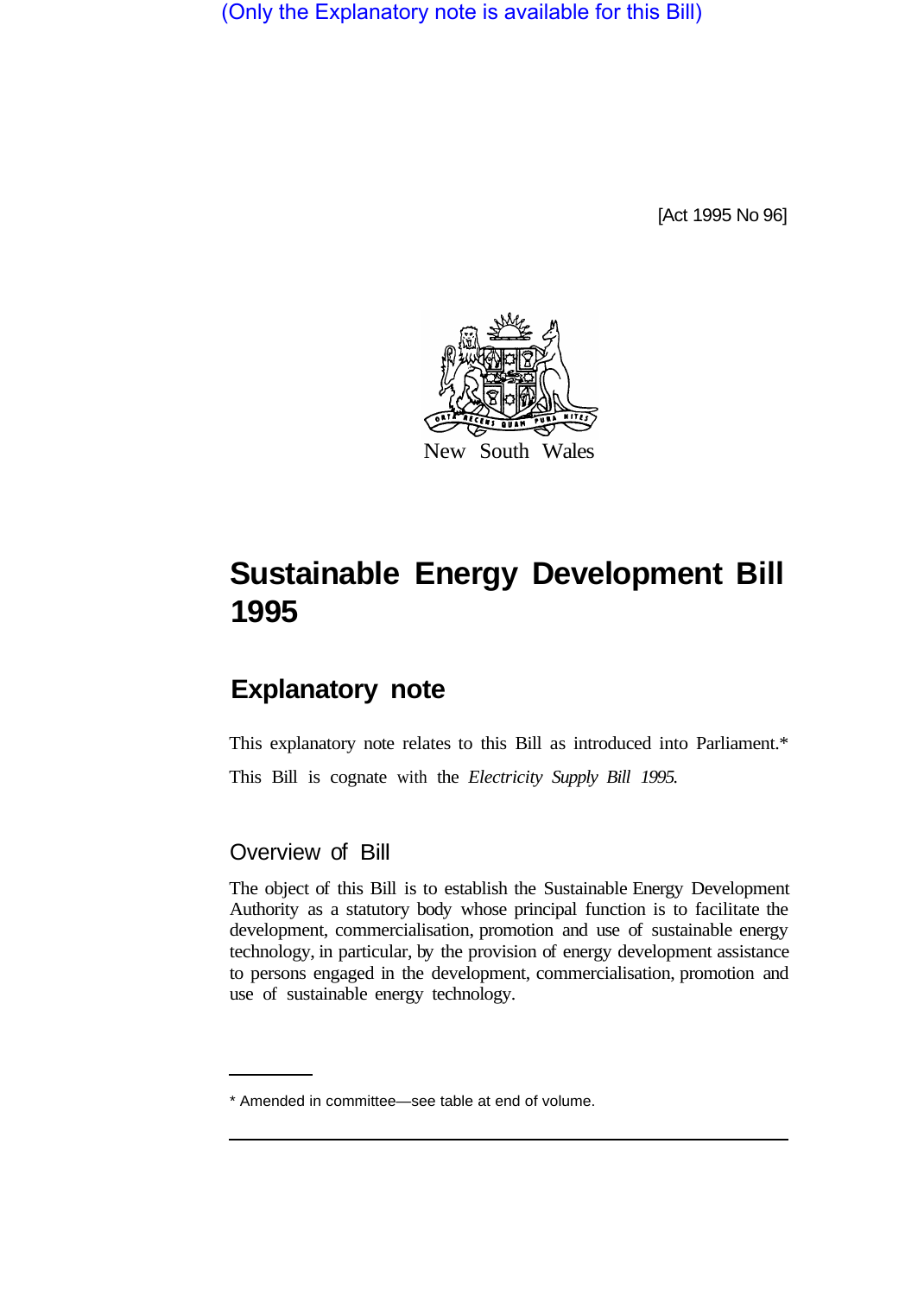Sustainable Energy Development Bill 1995 [Act 1995 No 96]

Explanatory note

# Outline of provisions

#### **Part 1 Preliminary**

**Clause 1** sets out the name (also called the short title) of the proposed Act.

**Clause 2** provides for the commencement of the proposed Act on a day or days to be proclaimed.

**Clause 3** defines certain words and expressions (in particular, *energy development assistance* and *sustainable energy technology)* for the purposes of the proposed Act.

**Clause 4** sets out the objects of the proposed Act and the means by which it proposes to achieve those objects.

#### **Part 2 The Sustainable Energy Development Authority**

#### **Division 1 Constitution and functions**

**Clause 5** constitutes the Sustainable Energy Development Authority as a body corporate representing the Crown.

**Clause 6** sets out the principal objective of the Authority, which is to facilitate the development, commercialisation, promotion and use of sustainable energy technology, particularly in those areas (other than fundamental research) where the development, commercialisation, promotion and use of that technology is impeded by lack of appropriate information or finance or by other barriers.

**Clause 7** sets out the various functions of the Authority and provides that, in exercising its functions, the Authority should have primary regard to products, processes, practices and designs that are already commercialised or on a development and demonstration path that leads to commercialisation.

**Clause 8** provides that, in exercising its functions, the Authority is subject to the control and direction of the Minister.

**Clause 9** requires the Authority, in consultation with the Minister, to prepare triennial corporate plans with respect to its activities.

**Clause 10** provides for public consultation during the period while the Authority is preparing a draft corporate plan.

**Clause l1** regulates the manner in which the Authority may form, or participate in the formation of, private companies and the manner in which it may acquire and dispose of interests in private companies.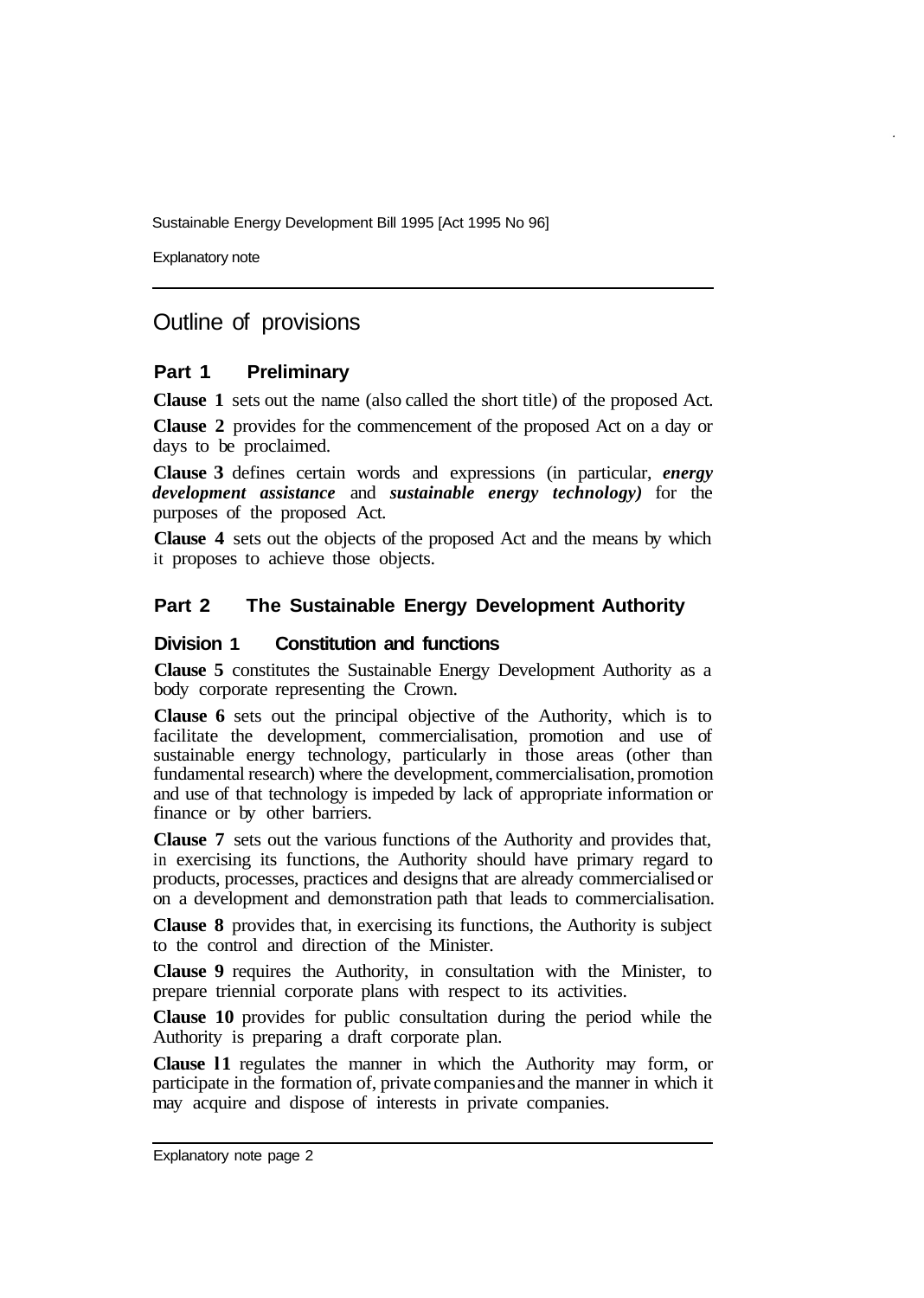Sustainable Energy Development Bill 1995 [Act 1995 No 96]

Explanatory note

**Clause 12** enables the Authority to exercise its functions through subsidiaries, joint ventures, partnerships and other associations.

**Clause 13** enables the Authority to enter into financial guarantees, but only with the approval of the Minister given with the concurrence of the Treasurer.

#### **Division 2 Staff**

**Clause 14** provides for the appointment of an Executive Director of the Authority under Part 2A of the *Public Sector Management Act 1988.* 

**Clause 15** provides for the appointment and conditions of employment of an Acting Executive Director to exercise the functions of the Executive Director during the illness or absence of the Executive Director.

**Clause 16** provides for the affairs of the Authority to be managed by the Executive Director.

**Clause 17** enables the Authority to employ staff, to make use of the staff and facilities of Government agencies and public and local authorities and to engage consultants.

**Clause 18** enables the Executive Director to delegate the Executive Director's functions to other members of staff of the Authority.

#### **Division 3 Miscellaneous**

**Clause 19** provides for the custody and use of the seal of the Authority.

**Clause 20** provides for the service of documents on the Authority.

### **Part 3 The Sustainable Energy Advisory Board**

**Clause 21** and **Schedule 1** provide for the constitution and procedure of a Sustainable Energy Advisory Board comprising between 3 and 7 members with appropriate qualifications or experience.

**Clause 22** sets out the functions of the Board, which are to advise the Minister on matters relating to the development, commercialisation, promotion and use of sustainable energy technology, the provision of energy development assistance to persons engaged in the development, commercialisation, promotion and use of sustainable energy technology, the draft corporate plans prepared by the Authority and such other matters as the Minister may refer to the Board for advice.